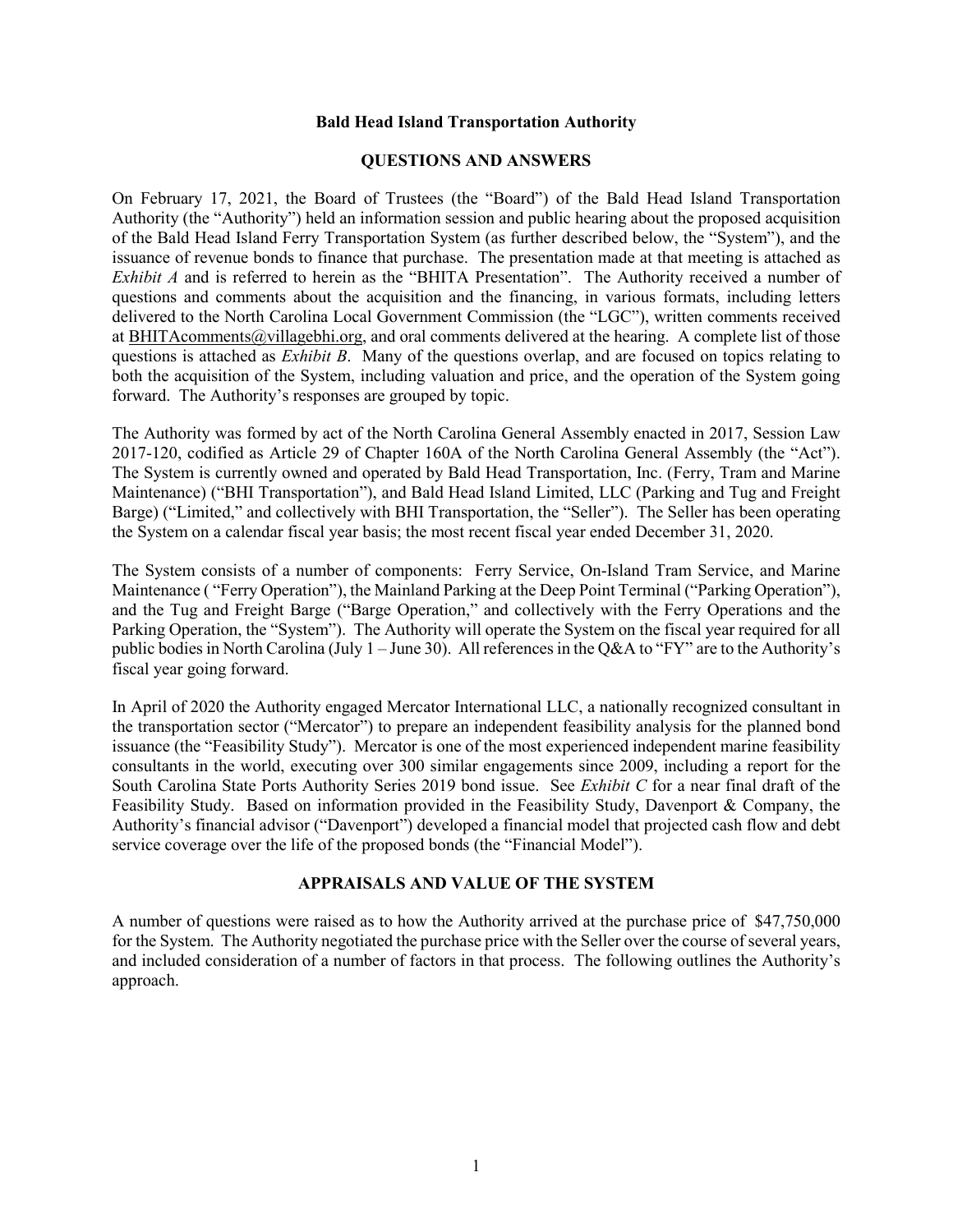## The three components of the System

The three major components of the System vary in regulatory oversight and the nature of their competitive market.

- The Ferry Operation is regulated by the North Carolina Utilities Commission ("NCUC"), which regulates the fares based on the allowed returns on the owner's investment. Under any for-profit owner, the ferry and tram service would remain a regulated utility. It is anticipated that a new private owner, or the Seller if it remained the owner, would file a rate case to increase fares, which have not increased since 2011.
- The Barge Operation relies on barge landings on Bald Head Island (the "Island") and the mainland. Any purchaser of the Barge Operation would also own and control the barge landings, thus maintaining monopoly pricing power. Any competitor would be required to permit and build new barge landings on the mainland and the Island; that substantial barrier to entry effectively means that the owner of the Barge Operation will continue to have an effective monopoly. Thus, any new owner with a profit motive could price the Barge Operation to maximize profit without the threat of competition.
- The Parking Operation at Deep Point immediately adjacent to the ferry is convenient for users. There are no existing commercial parking facilities anywhere nearby, nor is there existing transportation from potential off-site parking to Deep Point. While entry of a competitor is theoretically possible, it is unlikely. Any private owner of the Parking Operation has latitude to raise rates substantially to maximize profits without regard to overall system impact.

# Seller estimates of enterprise value

Before the Seller and the Authority began negotiations for the purchase of the System, the Seller had commissioned an enterprise valuation that used a weighted average cost of capital to discount enterprise cash flows for each of the three components of the System, incorporating expected capital expenditures on vessels, major capital repairs and improvements, tram replacements, and parking expansions that were similar to those assumed by the Authority in developing its cash flow projections. Assumed growth rates were similar to the Authority's Median Growth scenario (See "Feasibility Study," below). Rates and fees were assumed to rise with inflation.

The enterprise values derived from the discounted cash flow analyses were \$38.2 million for the Parking Operation, \$14 million for the Barge Operation, and \$3.6 million for the Ferry Operation. An alternative analysis was also presented that used a traditional real estate capitalization analysis for the Parking Operation. Assuming an EBITDA of \$3.6 million, the Parking Operation valuation alone rose from \$38.2 million to \$51 million. The total valuation of the System was estimated to be \$55.8 million using discounted cash flows, and increased to \$68.6 million if the alternate valuation method were used for the Parking Operation. These enterprise values would have been even higher if the study had taken into consideration a purchaser's ability to increase the unregulated parking and barge rates faster than inflation.

The Seller's enterprise valuation was a starting point for negotiations *from the Seller's perspective*. It is important to note that while the Authority is charged with purchasing the System, the Seller is under no obligation to sell the System to the Authority and could sell components separately to alternative buyers.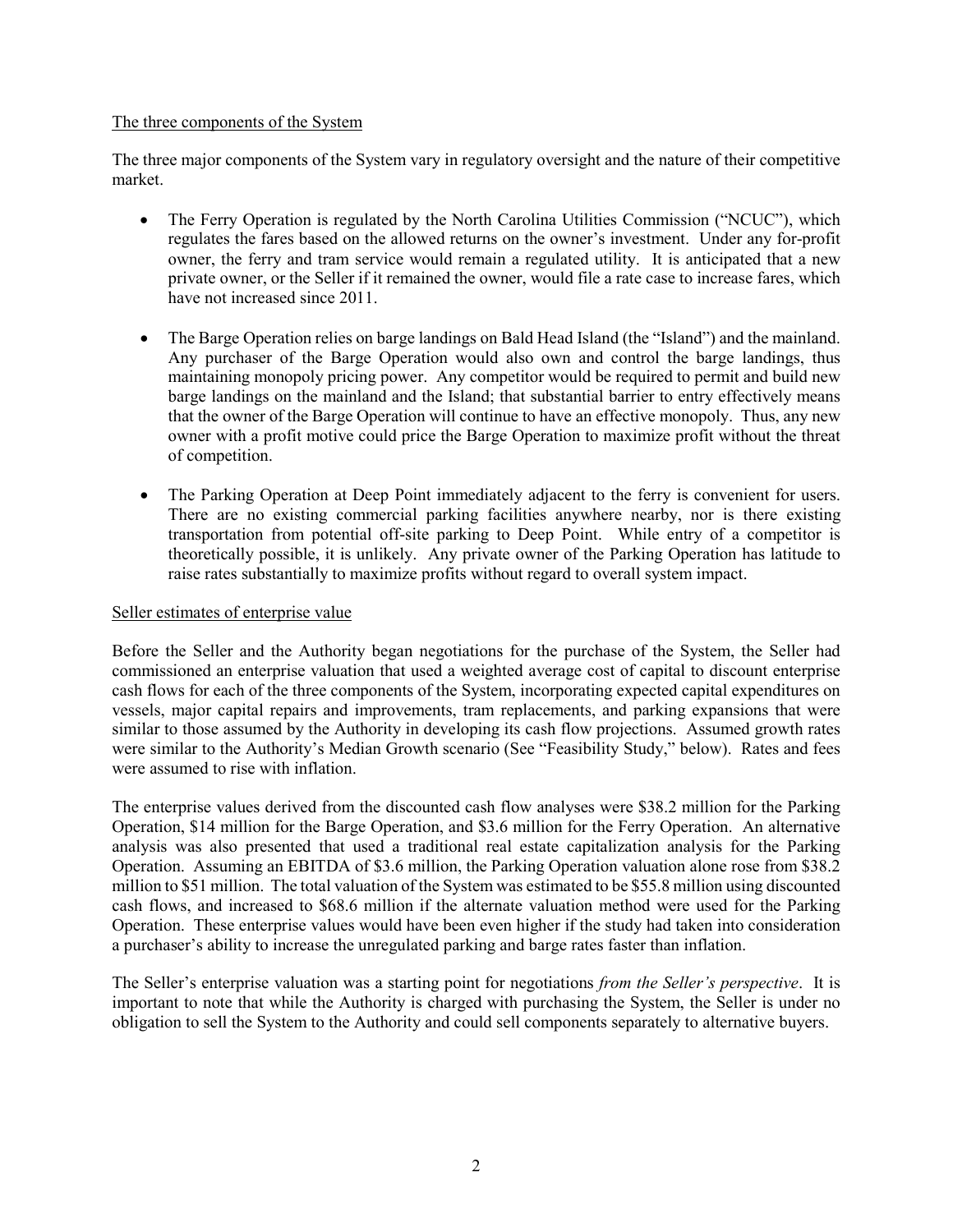### Independent Appraisal of Asset Value

The Act requires an appraisal that sets a cap on the purchase price. The Authority hired independent appraisers to determine the market value of the assets of the transportation system.

The Authority sought out consultants who could provide an independent valuation of the various assets involved in the System. The consultants were well recognized in the industry as having expertise in their field. Those appraisals are listed below and have been posted.

- a. Vessel Survey Reports KOPCO Marine Services, Inc. *See Exhibit D*.
- b. Marina Infrastructure Due Diligence Report (Deep Point Terminal and Bald Head Island Terminal) – Moffatt & Nichol. *See Exhibit E*.
- c. Real Estate Appraisals (Deep Point Terminal and Bald Head Island Terminal) Earl Worsley. *See Exhibit F*.
- d. Environmental Reports (Deep Point Terminal and Bald Head Island Terminal) S&ME. *See Exhibit G*.

These appraisals are based on comparable sales of land and vessels and on the depreciated replacement value of buildings, equipment, and vehicles. The value of the furniture, fixtures, equipment, which includes docks, piers and bulkheads, is a discounted book value figure. Information technology and intellectual property are also valued at discounted book value.

The Authority's independent appraisals thus set an upper limit of the purchase price at \$50.9 million. The Authority's modeling efforts and negotiating positions started well below that figure, just as Seller's negotiating position began at their estimate of enterprise value.

## The Role of the Feasibility and Affordability Analyses in Establishing and Justifying the Purchase Price

The Authority's expectation was that any transaction price considered during negotiations would be evaluated for feasibility and affordability under a variety of economic scenarios, and given a set of assumptions that would protect the public's interest in efficient and affordable ferry and barge access to the Island for of the System's users – residents, second home owners, renters, employees, and businesses, whether based on the Island or on the mainland. The assumptions used in the Feasibility Study and the Financial Model are discussed further under Feasibility Study and Financial Model below.

The Authority's feasibility and affordability testing also suggests that the negotiated purchase price reflects a reasonable enterprise value for the System as it would be operated by the Authority, using reasonably consumer-friendly assumptions about fares and conservative assumptions about growth. This purchase price is below the appraised value, and below the enterprise value of the separate components of the System if each component were sold to a private party that could price services to maximize profit.

## Earnings Multiples (EBITDA)

In the course of due diligence and negotiation, the Authority did examine the transaction price as a multiple of earnings (specifically EBITDA). This rough measure is often suggested as a metric to estimate the enterprise value of an enterprise. One comment suggests that the purchase price of the System reflects a value of roughly 12 times EBITDA, as compared to a multiple of 4 to 6 claimed to be typical for transactions of this type. The Authority does not believe that this analysis provides an accurate measurement of the value of the System.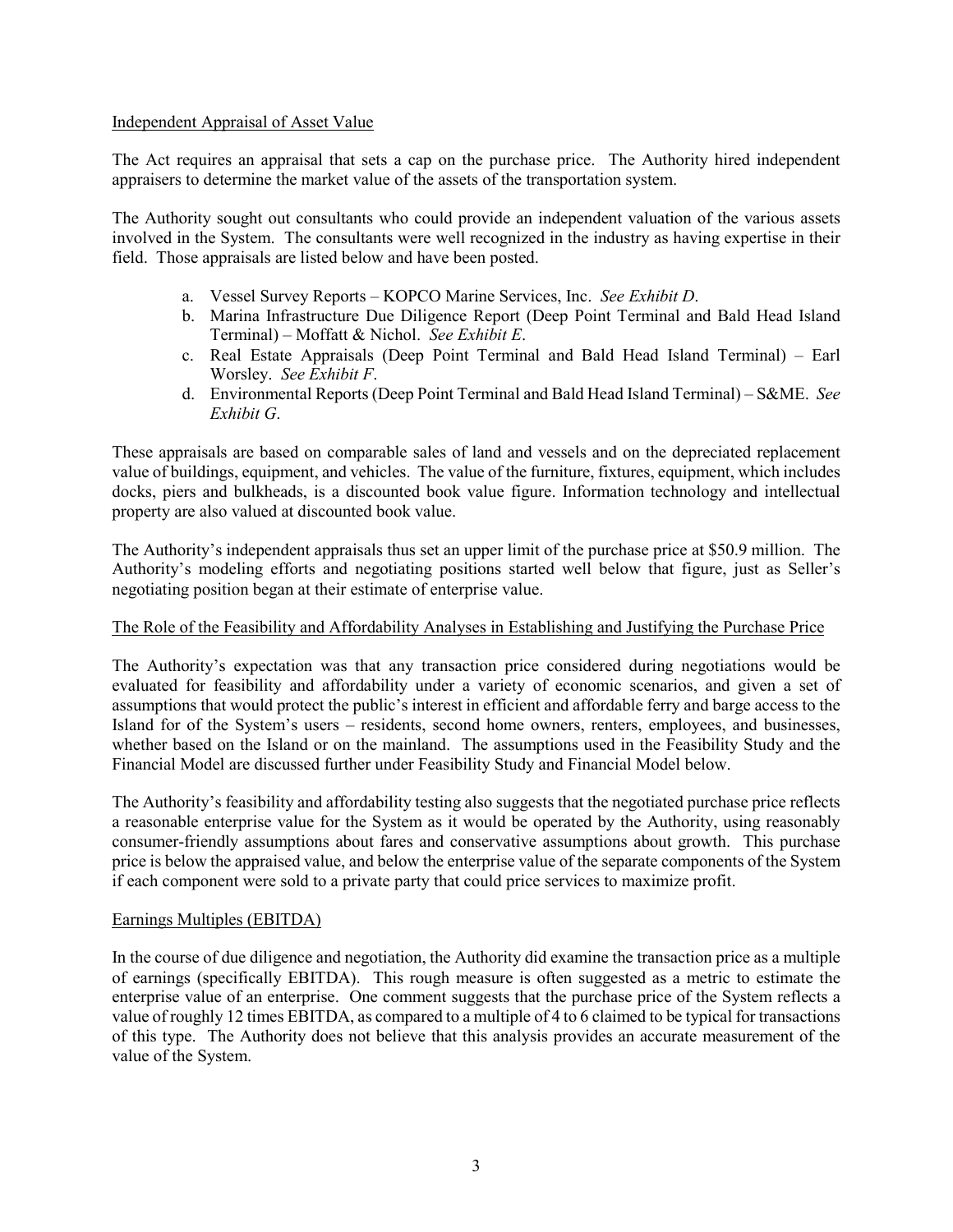Note that projected EBITDA for fiscal year 2022 (July 1, 2021 – June 30, 2022), the first full year of operation by the Authority, is expected to be about \$5.6 million, not \$4 million, which yields an EBITDA multiple closer to 8.5.

EBITDA multiples vary not only with the size of the transaction but also with the industry involved. While a multiple of 4-6 may be appropriate for a business in a competitive market, the Underwriter notes that EBITDA multiples seen in transportation infrastructure acquisitions are commonly above 10. In addition, a focus only on EBITDA multiples deals only with net revenue, not with the capital requirements of the business, and do not provide an accurate estimate of the fair market value of businesses when the relevant market is either a regulated market (the Ferry Operation) or an unregulated hyperlocal market in which the business has a degree of monopoly pricing power (the Barge Operation and Parking Operation). The Authority believes that its detailed cash flow analyses, including all capital expenditures and debt payments, using conservative economic and growth assumptions, provides a better and more comprehensive metric to assess the reasonableness and affordability of the negotiated purchase price.

# **FUTURE CAPITAL EXPENDITURES**

A number of comments and questions related to the current condition of the assets of the System, including the ferries, trams, baggage handling system and docks, as operated by the Seller. The Authority reviewed the condition of all of the assets in assessing the System. The Feasibility Study and Financial Model includes many capital expenditures. The costs for, and timing of, these capital improvements are laid out in the Feasibility Study and Financial Model. The Authority expects to incorporate those schedules and costs into its work plans and budgets going forward.

The capital plan that is an element of the Feasibility Study was developed to include capital to address the known desired improvements to the facilities, equipment and operations, including the following:

- A new ticketing and reservation system \$250,000 in FY 2022
- Adding 167 parking stalls at the entrance to the main lot (areas 6W and 6E in Figure 10 of the Feasibility Study) - \$347,000 in FY 2022
- Replacement of the ferry San Souci \$4.6 million over FY 23-24
- Regular, perpetual replacement of the tram trucks and tram trailers (typically four trams/year), including \$707,000 to replace all 24 tram trucks between now and FY28; \$371,000 to replace half of the trailer fleet between now and FY28. The balance of trailers to be replaced during FY29-32. \$280,000 to expand the Truck and tram fleet when ferry passenger volume reaches 400,000/yr.
- Developing additional parking stalls as needed: \$2.5 million over the period 2026-2040 period to increase total stalls from 1955 to 2625
- Rebuilding of the passenger dock at the Island \$1,065,000 in FY27/28
- Acquiring property for additional parking at Deep Point: \$ 1.2 million in 2037-2040
- Replacement of the freight barge in FY29-30
- Regular, engine overhaul or replacement on manufacturer's recommended schedules (based on hours of operation), including \$1.05 million between FY21 and FY30
- The Authority's share of annual maintenance dredging and periodic major dredging at Deep Point and the Island

The Authority's pro-rata portion of costs relating to the Deep Point marina bulkhead (42%) and pro-rata share of costs relating to the Bald Head Island marina bulkhead (23%) are included in operating costs going forward.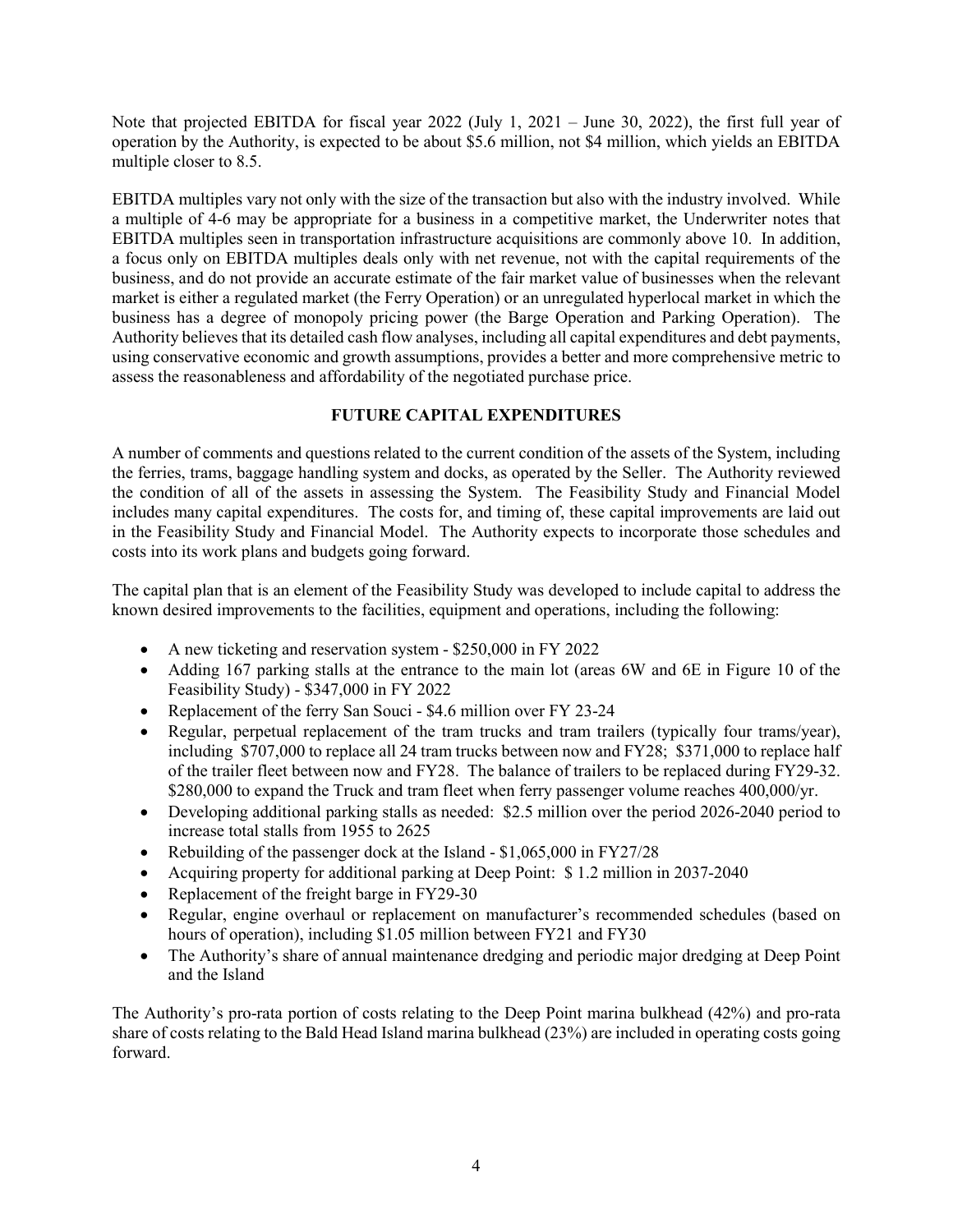The baggage system at Deep Point is operable and does not require capital investment. If the Authority decides that operation of the system is advisable, it can be activated and used.

The capital expenditure plan does not currently contemplate offsite parking.

Concerns were raised about the current Dock A at the Island terminal being unusable at the highest tides. The Seller has stated that Dock A is only impacted by exceptionally high (lunar) tides (i.e. when high tide is 6 feet or higher). Looking at the NOAA Tide Predictions for Bald Head Island for 2021, it is anticipated that there will only be 15 times when high tide will exceed 5.5 feet (2 in June, in early evening, and none in July, August and September), and only 6 of those are expected to occur during the primary hours the ferry is running. In addition, there are likely to be a few additional high tides that are lower than 5.5 feet, but where wind and wave action could push water onto Dock A. While a nuisance, the water on Dock A is not having a significant impact on operations. There will be an opportunity to address this issue when the Passenger Dock at the Island is rebuilt in 2027/2028. This work was recommended in 2019 by Moffat and Nichol to be undertaken within 10 years, and money for this project is included in the capital spending plan.

At the time of the Mercator engagement in 2020, all vessels had recently been examined and evaluated by BHITA's surveyor (KOPCO Marine Services, Inc.), were documented and inspected by the U.S. Coast Guard, and were continuing to operate in regular service. Mercator also reviewed maintenance and operational records to confirm that vessels were being maintained in good condition and that acceptable maintenance protocols were in place and that these procedures were being followed. The Feasibility Study and Financial Model both include assumed indebtedness to purchase a new ferry (purchase price of approximately \$4.5 million) and that debt service was included in the cash flows included in the Financial Model and are considered when testing loan covenants and reserve requirements. All other capital expenditures are funded by the forecasted cash flows from operations.

Certain improvements and maintenance expenditures associated with the System were undertaken by Seller during the time that the Authority and Seller were negotiating the sale of the System, including, re-dredging of spoils basins, bulkhead repairs, scheduled maintenance and tram replacements, new parking system software, and general parking lot expansion.

# **FEASIBILITY STUDY AND FINANCIAL MODEL**

In developing the Feasibility Study, Mercator found that ferry traffic is highly correlated with the size of the Island's housing stock, and by the number of housing units added to the housing stock (i.e. those for which construction was completed in a year). These are the inputs that drive the Mercator forecast model, and as shown in its report, they predict very well the volume of ferry and barge traffic. Mercator examines both a median (expected) growth scenario ("Median Growth") and a Low Growth scenario ("Low Growth"); the Low Growth scenario formed the basis of the analysis by the rating agency Standard & Poors (" S&P") and is reflected in the Financial Projections. As shown on page 12 of the BHITA presentation, under the Low Growth scenario, new home construction is held at 10/year through 2036, while under the Median Growth scenario this number continues along the recent trajectory, beginning at 18/year in 2021 and slowly rising to 25/year by 2030.

Based on the Low Growth scenario, passenger ferry ticket sales are forecasted to grow at a compound annual growth rate ("CAGR") of about 1.1% in the near term declining to 0.9% over the long term, while barge tickets are forecasted to grow at slightly higher rates of 1.8% and 1.4% over the near- and long-term. In that scenario, Ferry Operation system capacity is not reached before 2050, parking expansion will be undertaken in FY 2022 to increase capacity to about 500,000 vehicle days per year, and Barge traffic is lower due to reduced construction activity. Peak barge traffic seen in 2019 is not reached again until 2049.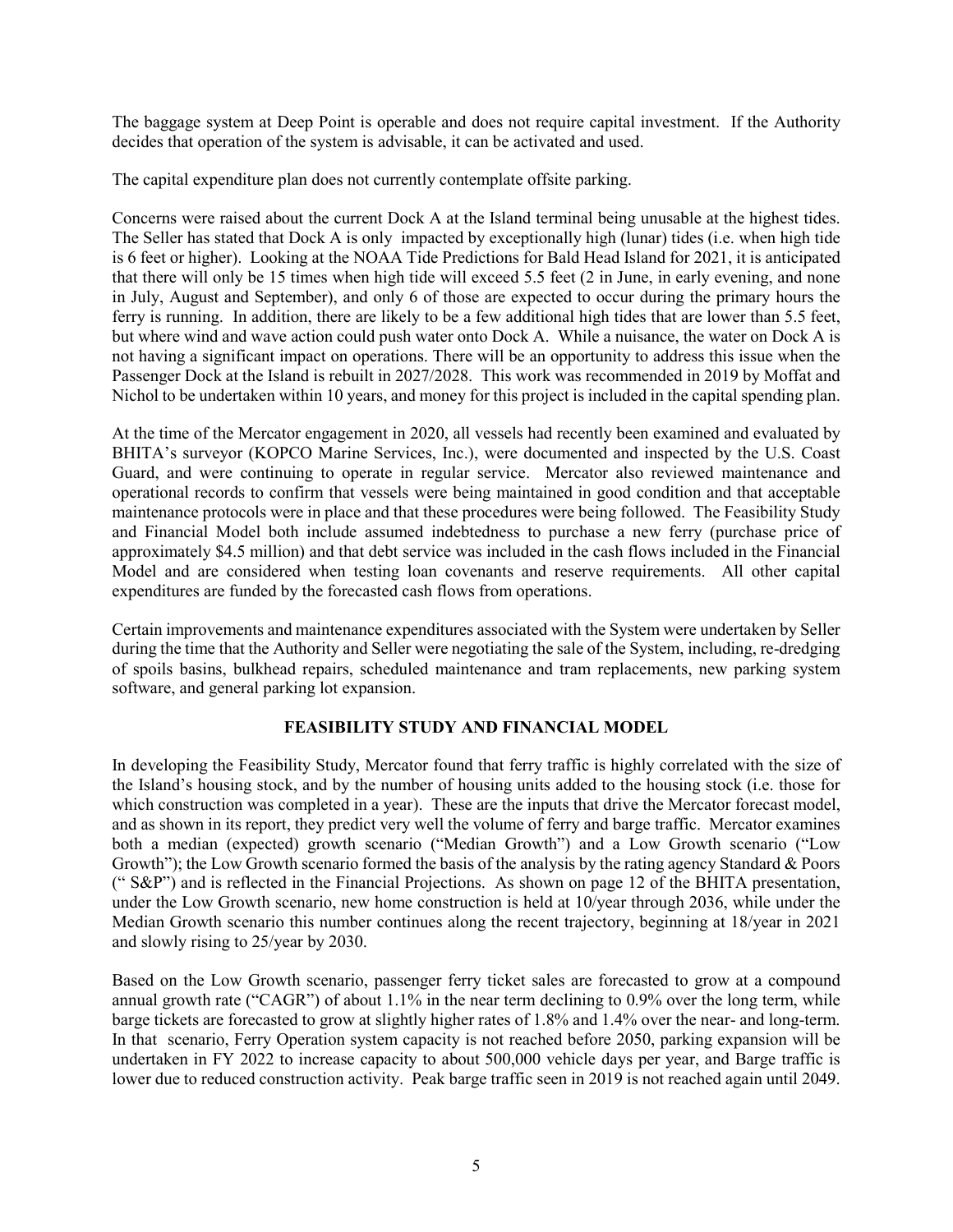These assumptions produce EBITDA of \$5.0 million in FY22, followed by about \$4.5 million per year until 2027.

The Feasibility Study also assumes no change in the schedule of service, and no reduction in service.

The Authority did not engage Mercator to perform a discounted cash flow analysis part of the Feasibility Study.

Residential Units. The assumptions used to develop the Low Growth and Median Growth scenario were derived from historical information and information provided by Bald Head Association (the "Association") and the Village of Bald Head Island (the "Village"). There are still a substantial number of residential building sites available on the Island, including 749 within the Bald Head Association. These numbers do not include any lots in Middle Island and or in the developer PUD known as "SF-22". In addition, Mercator understood that a 12 unit condominium development is planned for Edward Teach Extension. Taken together, the available information indicates the ability to add more than 749 residential units. It is not, however, a requirement that this many residential units be constructed in order to support the BHITA acquisition of the ferry, parking and barge system.

In the Low Growth scenario, the pace of housing unit additions is forecast to be only 323 units being added between now and 2050, well below the potential 749+ units referenced above. In the Median Growth scenario, ferry passenger traffic reaches the Ferry Operation capacity limit of 535,000 round trip passengers in 2045, at which time the number of new housing units added would amount to 649, still below the 749+ potential.

Housing prices are not themselves directly part of the demand equation for the ferry and barge. However, rising prices are a clear and unambiguous indication of increased demand, from which it may be logically inferred that more housing units will be constructed during a period of rising prices.

Based on the foregoing, Mercator and the Authority concluded that the expected level of residential unit additions is reasonable in the Median Growth scenario and very conservative in the Low Growth scenario.

Mercator noted that in the first 6 months of FY 2021, 12 new residential housing construction permits were issued, reflecting an annual rate of 24 new units, which is 30% higher than the 18 new units that are expected in the Median Growth model for FY 2021. If the rate of additions in the early years outpaces the expected growth used in the models, this will increase ferry (and barge and parking) demand in each subsequent year.

In addition to developing the Median Growth and Low Growth scenarios, the Mercator financial model was run for stress-case scenarios that include a multi-year housing market recession starting in 2022. These scenarios were all provided to the rating agency to inform its analysis of the bond offering.

Assumptions as to Usage. In the Low Growth scenario, passenger traffic is expected to increase at a Compound Annual Growth Rate (CAGR) of 1.1% over the next 10 years from, and just 0.9% between 2022 and 2050. In the Median Growth scenario, Ferry traffic is expected to increase at a CAGR of 2.1% over the next 10 years (2022 to 2032), and 1.5% over the full analysis period (to 2050).

These growth rates are not high when compared to historical figures. During the eight years from 2011 through 2019, ferry traffic grew at 4.5%. For the entire 19-year period from 2000 through 2019, which includes the period of the Great Recession which had a devastating impact on real estate activity, traffic grew at a CAGR of 1.91%. These comparisons demonstrate that the 1.1% growth expected in the Low Growth scenario is conservative, and that the 2.1% growth expected in the Median Growth Case is reasonable compared to historic actual growth.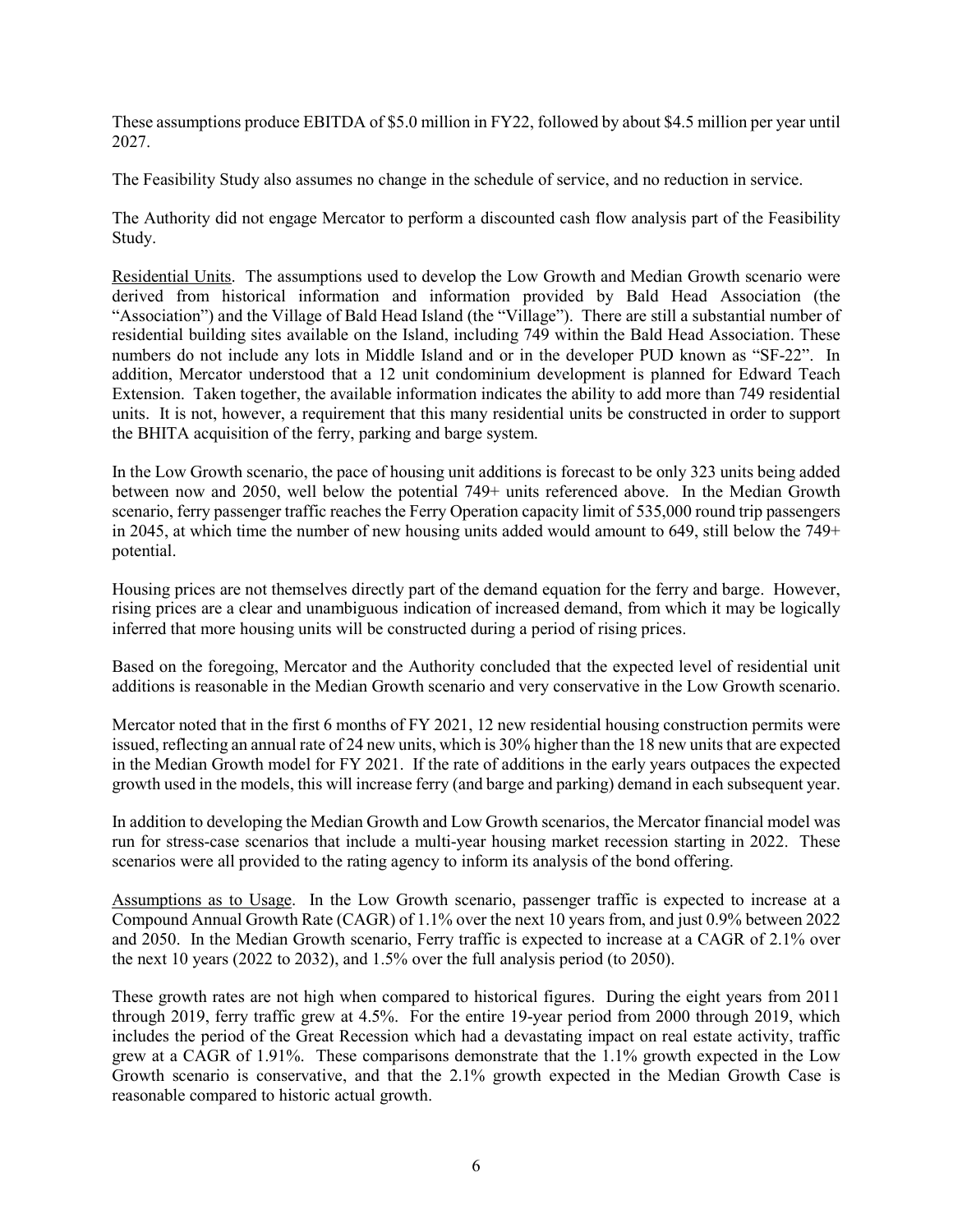As a point of clarification, the volume model does not start with an assumed number of riders and then add a compounding growth to that figure. Rather, it computes the expected number of passengers based on long-term behavior of the System, which has been demonstrated to be closely related to the number of housing units in place and the number of housing units being added.

For example, 2019 (the most recent peak traffic year, in which 357,200 passengers were carried to and from the island) was a particularly strong year, with passenger volume that was higher than the model would have predicted. Because the model is based on the underlying long-term statistical relationship with housing, and is not based on any particular year, it does not simply project forward from that peak year.

Instead, according to the Mercator forecast model, in the Median Growth case the level of passenger traffic carried in 2019 will not be exceeded until FY 2024 (July 2023-June 2024). In the Low growth volume case, the 2019 level of passenger traffic is not exceeded until FY 2033. Growth in the Median Growth case is about 2.1% per year, and in the Low Growth case only about 1.1% per year, which reflect realistic and conservative expectations.

Revenues. Mercator also had access to an extensive and broad range of historical traffic, revenue, operational and financial reports of the Seller, including audited financial statements. This historical data was used to construct the forward looking cost and revenue models.

As illustrated in Figures 16 and 17 of the Feasibility Study, the forecast model predicts both ferry ticket and barge ticket volumes. Parking demand is derivative of ferry traffic ridership, and so future parking volumes are forecasted on the basis of the historic ratio between ferry tickets and parking vehicle days, which made the development of a separate regression analysis of parking demand unnecessary.

Operating Costs. The feasibility model projects future operating costs in two broad categories: variable costs, which are those costs that depend on the volume of traffic and the number of barge and ferry sailings that will be undertaken, and fixed costs, which are not dependent on volume. Using this approach to the modeling of costs, and accounting for the need to add ferry and barge voyages to accommodate additional volume over time, a cost projection was produced which accounts for inflation, changes in volume, and changes in the cost structure itself. Cost structure changes include the savings of \$1.253 million per year that is currently being paid by BHI Transportation to Limited for the lease of terminal facilities. These lease payments will be eliminated in the acquisition, since the Authority will own the terminal facilities.

Peak Demand. The financial model was constructed on an annual basis. Peak demand was considered in order to estimate how many additional voyages would be required to accommodate peak period requirements (i.e. how often additional voyages would need to be operated to augment the base schedule), and to determine the ultimate capacity of the system. However, Mercator and the Authority understood that it would be unreasonable to set the capacity of the system on the basis of across-the-board peak utilization (for example, 8100 voyages/year x 150 passengers = capacity of 1.2 million passengers/year), and this was not part of the Feasibility Study. The details of the capacity analysis are explained in the Mercator Report.

Dolly and tram requirements are driven by the number of sailings per hour and the number of passengers per sailing. The system already accommodates full ferries sailing twice per hour. Additional trams and dollies are added when ferry sailings are increased above 2 per hour.

During peak ferry operations, 15 trams would normally be operating, providing a capacity of  $15 \times 12=180$ passengers per hour, which is 60% of ferry capacity (150/sailing x 2 sailings/hour = 300 per hour). Not all ferry riders are entitled to a tram ride. Over the last four years, the year-round average fraction of ferry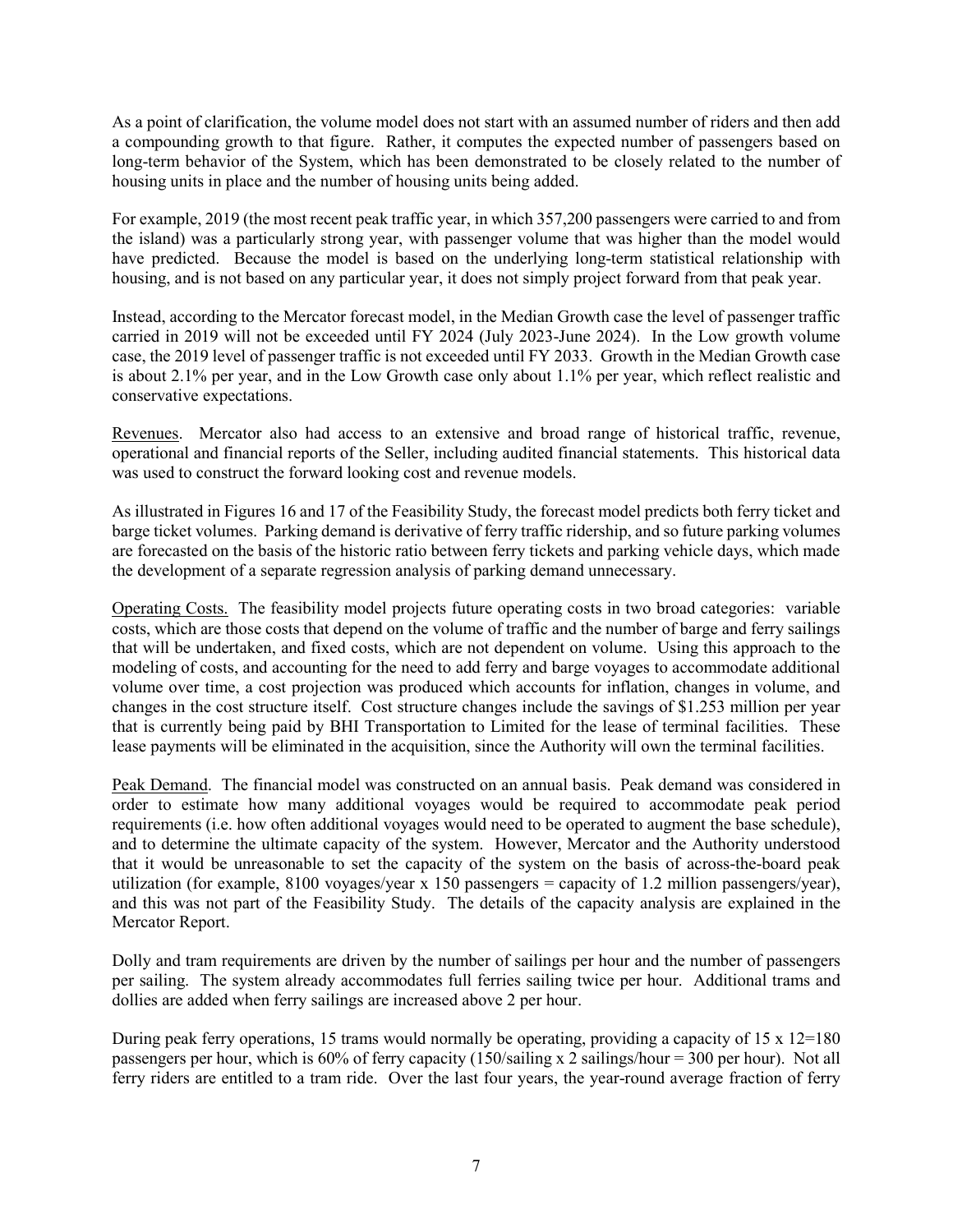riders that use a ticket that includes a tram ride (Class I, Class II and Class VII tickets) has been about 51%, while during the April to September summer period the ratio has been about 56-57%.

The percentage of passengers with tram tickets who use the tram was consistently about 50% during the recent 4-year period (2017-2020). In each year, the high season utilization has been no more than about 1% higher than the full year utilization figures.

In the tram capacity analysis, Mercator took the conservative assumption that all 150 passengers on a given ferry voyage would be entitled to a tram ride and demonstrated the capacity to accommodate 55% of those passengers on a tram, which is more than the historical average of 50-51% of passengers who request a tram side.

As with airports, rail systems, and other transportation infrastructure, it may be that at certain maximumpeak holiday periods demand exceeds capacity. This is true for many transportation systems and does not mean that a system should be expanded. The Authority will consider capacity requirements in the future and make adjustments as may be necessary.

Parking capacity will be added in the first year of the Authority's operation of the System, and again in subsequent years as needed.

Revenue Accounting. The Seller maintains "deferred revenue" accounts for advanced sales of tickets and parking passes. These accounts reflect the amount of revenue collected for parking and ferry services not yet delivered. The purchase agreement calls for this revenue money, which has been collected for tickets and passes not yet used, will be transferred to the Authority upon closing. As of 12/31/2020, the (as-yet unaudited) deferred revenue amounted to \$86,861 for ferry tickets and passes, and \$246,000 for parking.

Parking. Parking space requirements (as measured in car-days/year) were modeled as a multiple of ferry passengers, using the historic ratio of ferry passengers to vehicle parking days. If it turns out that additional parking capacity is required beyond what has been included in the capital plan, it will almost certainly be due to the fact that parking lot vehicle-days have increased beyond what has been forecast, or because ferry traffic has increased faster than expected. If either of these things occur, parking revenue will have increased above what has been forecast. With extra parking revenue in hand, it should be an easy decision to accelerate the timeline for parking lot improvements.

Mercator concluded that it would be necessary for parking to be developed as traffic increased, and included in the capital plan the resources needed for the addition of 167 stalls to be added in the first year of operations. Further development of Authority-owned land (land to be included within the transaction) would meet the parking needs through about 2041 (503,000 ferry passengers). Costs for this parking lot development are included in the plan.

In addition to developing land that is to be included in the initial transaction, the Authority will have an option to purchase and develop additional land (an area somewhat larger than Area #2 as shown in the Feasibility Study Figure 10), which will support parking for another 24,000 passengers (sufficient to serve a total of 527,000 passengers, and just shy of the 535,000-passenger system maximum).

At that level of passenger traffic and corresponding parking demand, (which is expected, in the Median Growth case, to be reached in about 2044), the Authority will have several choices:

(a) buy additional land at Deep Point (Area #3 shown in Figure 10 of the Mercator Report) to add as many as 300 additional stalls, which would take parking capacity well-beyond the expected maximum ferry system traffic level of 535,000. This is the solution that is assumed in the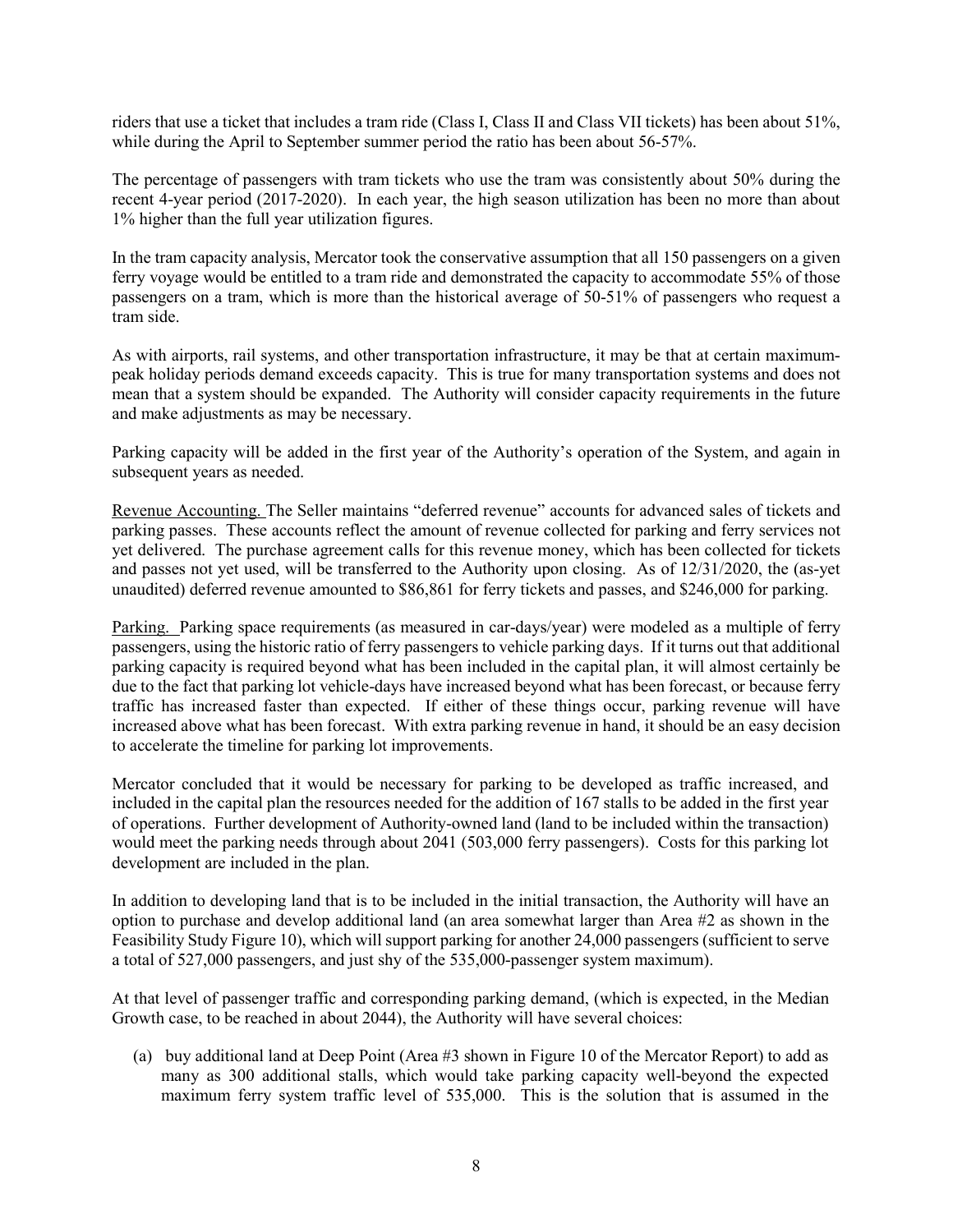feasibility analysis.

- (b) increase parking density during peak periods (using a valet system, for example),
- (c) buy off-site land and operate shuttles, or
- (d) encourage alternate means of arriving at Deep Point to reduce the number of cars that need to be parked.

With regard to option (d) above, it is understood that although guests generally come from a significant distance and will likely continue to travel by private car, over half of ferry riders are contractors or employees who come and go every day from nearby communities. Only a small fraction of these daily drivers would need to change their mode of arrival to have a meaningful difference. Although the success of the system will not depend on it, it is not unreasonable to think that some alternative local transport system could be implemented over the next 20 years.

The Authority will therefore have several means at its disposal to address future needs for expanded parking, with only one of them involving a change in rider behavior. In any case, it will be many years before the parking expansion options at Deep Point (that rely upon the current parking model) will be exhausted.

Financial Model. Building off of the Feasibility Study, the Authority's Financial Advisor developed a comprehensive forward-looking financial model to provide additional perspective on the financial performance of the Authority based on industry accepted cash-flow modeling methodologies. The financial modeling included the operating projections derived from the feasibility work, including capital investment and projected rate increases. It also incorporated debt assumptions consistent with municipal debt conventions and with guidance/input from the Authority's Underwriter and LGC staff. Key financial ratios and metrics are included in the financial forecasting consistent with required covenants, as prescribed in the Authority's bond documents.

The financial modeling assisted the Authority through its asset purchase negotiations and provided the Board with perspective related to the overall affordability and viability of the proposed Authority operations. Additionally, the financial modeling was utilized in the rating agency discussions.

Going forward, the Authority will be able to maintain and update the financial models, which can be used as a resource in developing the Authority's annual budget, its capital improvement plan and as a long-term planning tool.

## **OPERATIONS GOING FORWARD**

Many questions and comments were raised about the operations of the System going forward. The Authority looks forward to being in a position to address operational improvements once it has a source of revenue and a budget that will allow it to hire staff, put in place processes and procedures for input from riders, have control the system, and implement change as it determines to be in the best interests of the users of the System.

At the outset, the Authority will work closely with Bald Head Island Transportation, Inc., the Operator under the Operations and Transition Services Agreement ("OTSA"), to keep the System running and to transition the operations to the Authority in an orderly fashion. The Authority will have control over the budget of the System and all capital expenditures.

The Authority also expects to consider and/or implement a number of the comments it has received.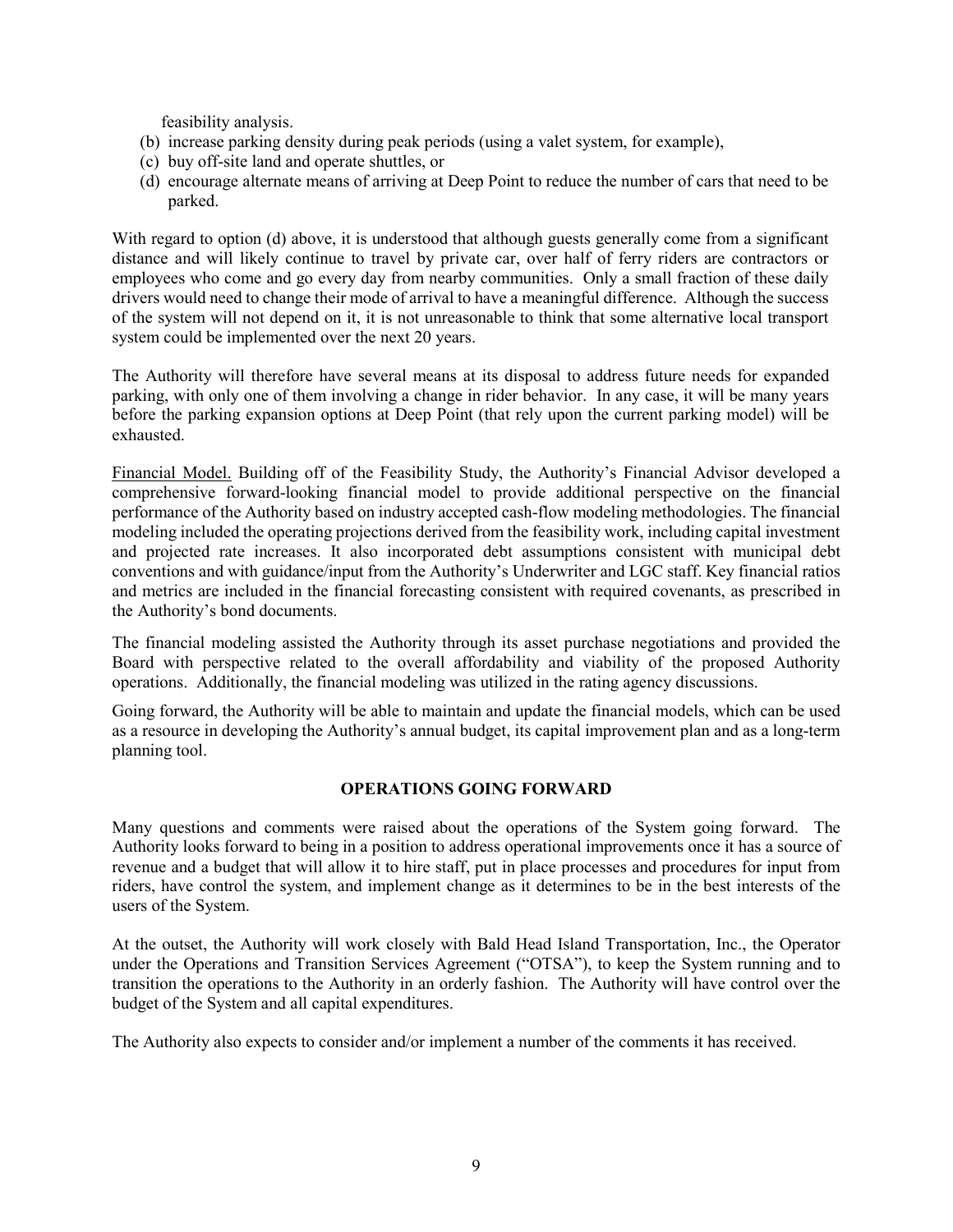- Create a "citizens advisory group" or put in place a similar mechanism to obtain input from residents of the Island and other users of the System in order to receive input on various aspects of the operation of the System
- Consider changes to policies that might alleviate the bottleneck during peak season, such as limits on the amount of luggage
- Continued focus on the experience of riding the Ferry
- Continue to work with local governments on COVID restrictions and making the experience as positive as possible notwithstanding those restrictions
- Consider development of and deployment of advanced electronic ticketing systems
- Consider buying fuel forward to lock in the cost of fuel and have better budget control of that variable cost
- Consider an independent study to address any employee issues arising from the transition from a private entity to a public one
- Work with the Village to address vehicular ingress and egress constrained by existing buildings and dune structures
- Consider engaging a professional land planner to conduct a land use study to include all parcels within the area with participation of all stakeholders, including the Village
- As with all coastal areas, consider effects of climate change, both sea level rise and changes in storm frequency and/or intensity as part of long-term planning

Governance. The Trustees are all appointed by governmental bodies; the Board itself does not select new members. The Board may consider recommending candidates to the various appointing bodies for consideration, although it cannot require that those members be appointed. Note that the statute requires three members appointed by, or ex officio) from, the Village, and a fourth appointed by North Carolina Department of Transportation must live in the service area of the System.

Oversight. The structure and involvement of the Board will aid in the successful launch of the new ownership. While it is true that the North Carolina Utilities Commission ("NCUC") will no longer oversee rates, the elimination of the separation between the regulated ferry and tram system and the unregulated parking and barge system will allow the Authority to create a more integrated system. It also will allow the Authority additional flexibility in setting schedules. For example, during COVID, the Authority would have been able to add additional voyages to compensate for the reduced number of passengers permitted per voyage.

Management. Because the Authority has no revenue until it begins operating the System, the Board thought it prudent to retain the current management on an interim basis while recruiting and hiring a CEO and other permanent members of the management team. That recruitment effort will begin shortly after the Authority takes over the System. The new team will be expected to work closely with the Operator and to understand the assumptions and expectations included in the Feasibility Report. All of the costs of operating the System going forward, derived from the audited financial statements of the System in the past, are included in the Financial Model and will form the basis of the budget for the Authority's operations.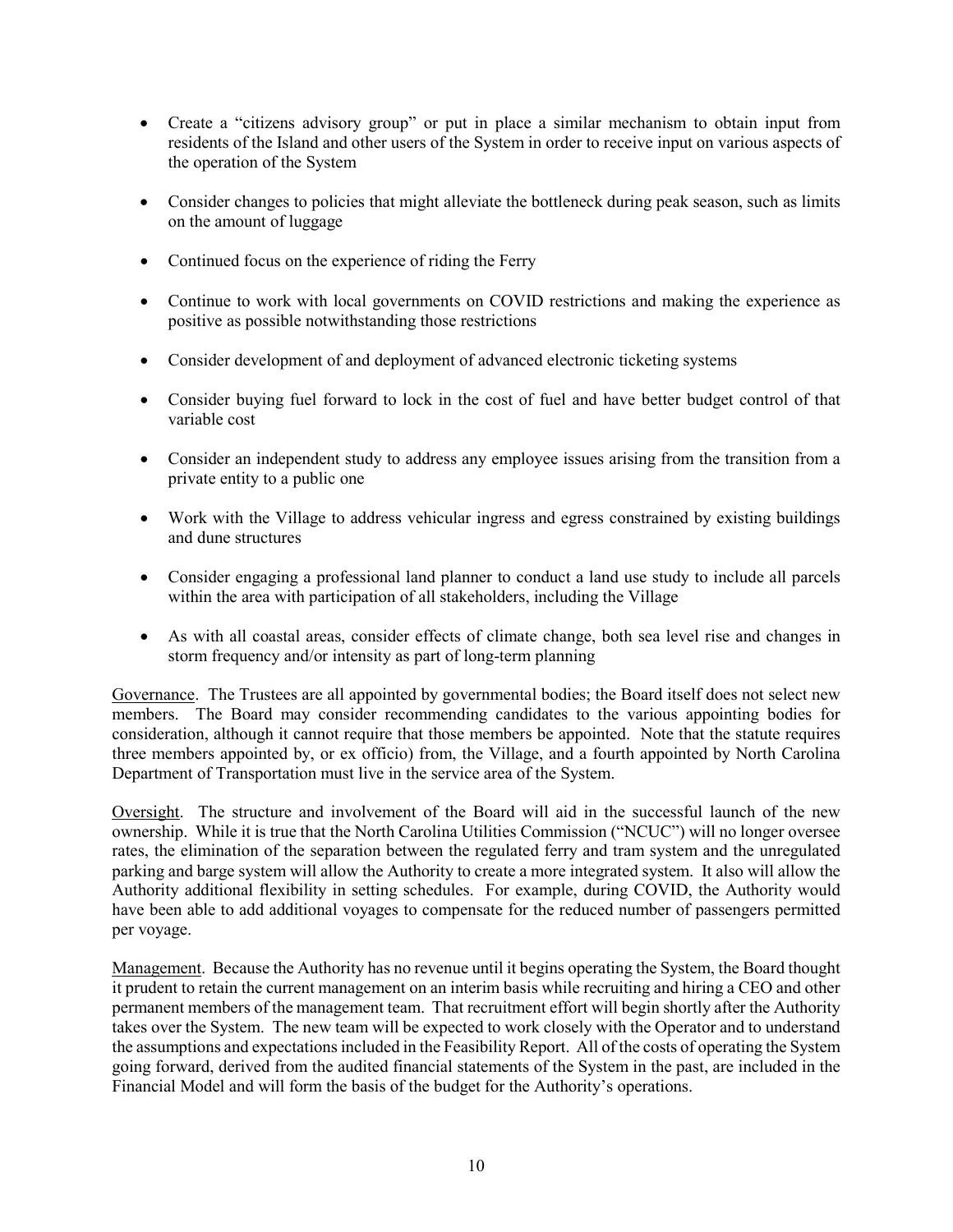The OTSA between the Authority and the Operator, which is an exhibit to the Asset Purchase Agreement, has been posted to the Village and the Association web pages and is attached as *Exhibit H*. As set forth in the OTSA, BHITA will approve the budget of operating the System and will approve all expenditures in excess of the budget. The funds of the System will be held by the Authority. All revenues of the System will be deposited daily with the bond trustee, and will be delivered to the Authority on a monthly basis to pay budgeted expenses. The Authority will provide those funds to the Operator to pay costs. The Authority has a part time Finance Director who will initially oversee day-to-day spending by the BHITA, based on the budget.

# **CODE OF ETHICS**

A question was raised as to whether the Authority would publish and commit to enforcing a Code of Ethical Business Conduct applicable to the Trustees, management and employees of the Authority operating the System.

The Board of the Authority and any employees hired by the Authority are bound by the conflict of interest rules that prohibit public officials and employees from receiving personal benefit as a result of their position. For example, N.C.G.S. § 138-5 places statutory limits on the compensation of appointed public officials, and N.C.G.S. § 14-234 prohibits any public officer or state employee from deriving a direct financial benefit from contracts that they are involved in making or administrating. In addition to these statutory conflict of interest rules, many public bodies adopt their own specific Code of Ethics. The Authority may consider supplementing the existing state regulations with their own specific guidelines after the acquisition of the System.

# **ASSET PURCHASE AGREEMENT**

The Asset Purchase Agreement has been negotiated through multiple drafts. The most recent draft is available on the Village and Association web pages.

Intellectual Property. The Asset Purchase Agreement provides for the transfer to the Authority by the Seller of several website addresses associated with the System, a Facebook social media page associated with the System, software programs associated with the System and the unregistered tradename "Bald Head Island Transportation" at closing.

Deep Point Marina. The property shown as Tract 2 on the map attached as *Exhibit I* (the "Deep Point Map"), which includes the current parking and several parking expansion areas, the ferry terminal, maintenance and warehouse buildings, barge area and spoil area, as well as the property shown as Marina Channel Basin on the Deep Point Map, which includes the ferry marina basin and marina entrance channel, will be transferred to the Authority at closing, and the Authority will enter into a cost sharing agreement with the owner of the rest of the property shown on the Deep Point Map at closing whereby the Authority will pay 42% of the marina maintenance, dredging and spoil expenses of the Deep Point Marina and the owner of the rest of the property shown on the Deep Point Map will pay 58% of such expenses going forward. This document will be perpetual in duration and will be recorded in the Brunswick County Registry at closing.

Bald Head Island Marina. The property shown as Parcel A on the map attached as *Exhibit J* (the "Bald Head Island Map"), which includes the ferry terminal, tram loading and parking area and the barge landing and barge landing access area, will be transferred to the Authority at closing. The Bald Head Island Marina and related spoil area are owned, maintained and operated by the Bald Head Island Marina Association, whose members currently consist of the Bald Head Island Yacht Club (as a 50% member), BHI Transportation (as a 23% member), the Village of Bald Head (as a 22% member) and Limited (as a 5% member) under an agreement which is perpetual in duration and is recorded in the Brunswick County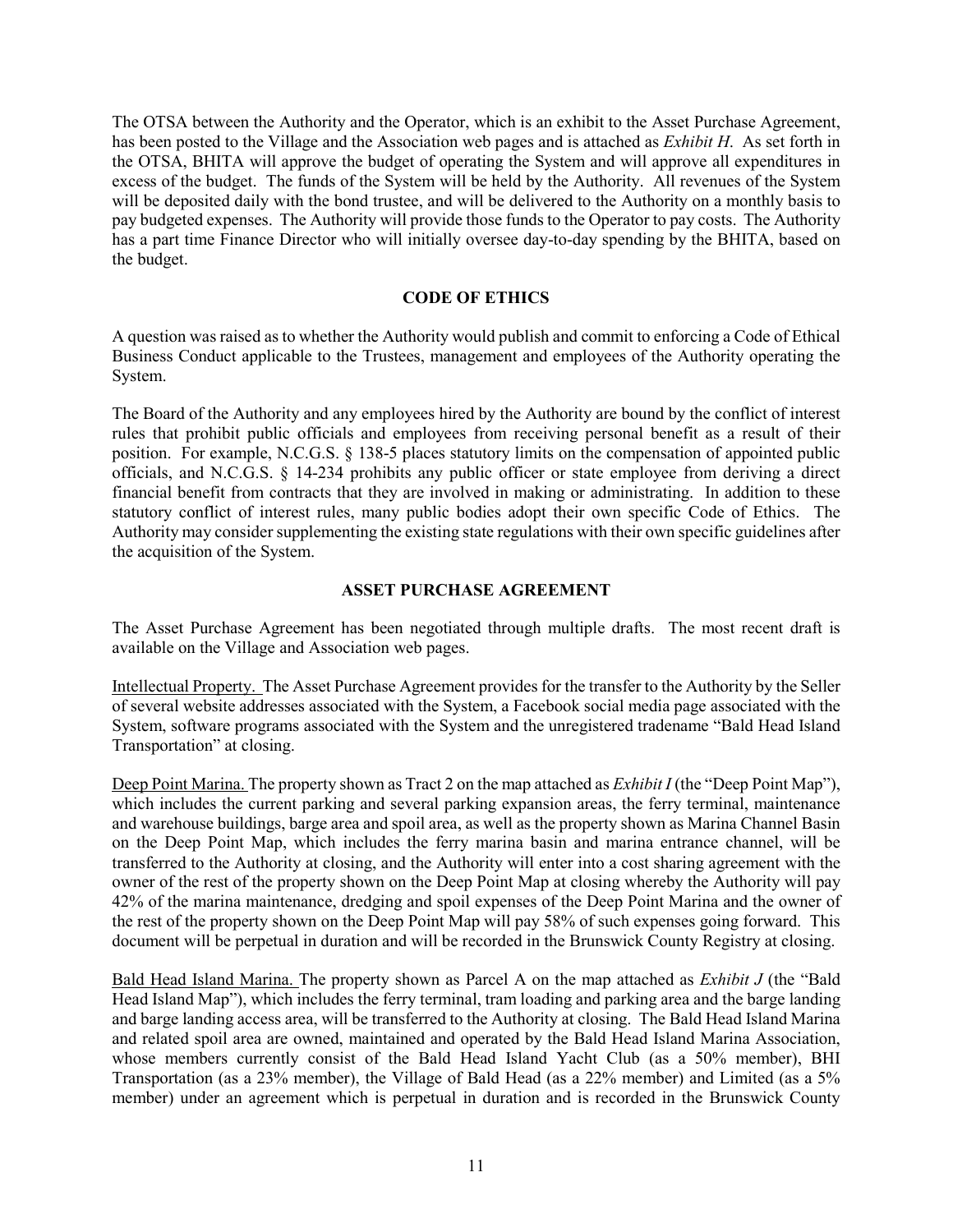Registry and which governs the ownership and maintenance of the Bald Head Island Marina and related spoil area and the sharing of such expenses on a membership percentage basis, and the Authority will be substituted for BHI Transportation as a 23% member of the Bald Head Island Marina Association at closing.

Income taxes. Seller will be responsible for any taxes assessed for the results of the operations before the acquisition of the System, even if those taxes are due after the closing of the transaction.

Financial audit. The Authority has received and reviewed five years' of audited financial statements on the operations of the System.

Payment of Purchase Price. The purchase price will be paid directly by the Authority to the Seller. None of the purchase price will be paid by the Authority to any other person or entity.

Franchise Fee. Following the acquisition of the System by the Authority, it will be exempt from property taxes by Brunswick County, the City of Southport and the Village. However, the Authority will enter into an agreement with those entities to pay a franchise fee in lieu of taxes to entitle it to continue to receive services such as fire protection, police protection and other emergency response services. Those fees are built into the operating costs in the Financial Model, and are the same amounts as the property taxes paid in the past.

## **BOND ISSUANCE**

Rating. S&P is the only rating agency that provided a public rating for the proposed Bonds. The BBBcredit rating from S&P makes the Authority the highest rated unsubsidized ferry operation in the world. While the S&P rating notes the Authority's "moderate debt burden" as a key credit strength, a limiting factor on the Authority's rating and any monopolistic infrastructure asset is its relatively narrow revenue base. The Authority's stable credit outlook means the rating is not likely to change for the next two years; however, the S&P report notes that the rating could be raised if "activity is sustained at higher levels than we expect [which was the Low Growth case], resulting in debt service coverage or debt-to-net revenues increasing at levels we believe are sustainable."

Financing Alternatives. From a financing perspective, a public municipal bond offering gives the Authority the broadest possible distribution at the lowest possible cost of capital, with repayment spread over 30 years. This combination will reduce the fare burden on users relative to other financing options, including private equity capital, which would likely cost multiples in excess of the municipal bond option, with the addition of a profit motive that siphons cash away from the System.

The next borrowing anticipated by the Authority is for the acquisition of a new ferry in 2023-24. That financing is permitted under the bond documents, and could be done as privately placed debt and/or a lease purchase arrangement. The financial modeling assumes the Authority will be paying debt service on a 10 year municipal bond issuance to finance the vessel.

Effect on other Municipal Debt. The Authority's revenue bonds are payable solely from the revenues of the System. No taxpayer dollars are involved in the repayment of the debt or the operation of the System. The Authority's debt is non-recourse to any governmental unit with taxing power, and secured only by System net revenues. The Authority's debt does not overlap with any existing or future general obligation bonds issued by the Village, the City of Southport or Brunswick County and should not be considered in any credit rating assessment of those entities.